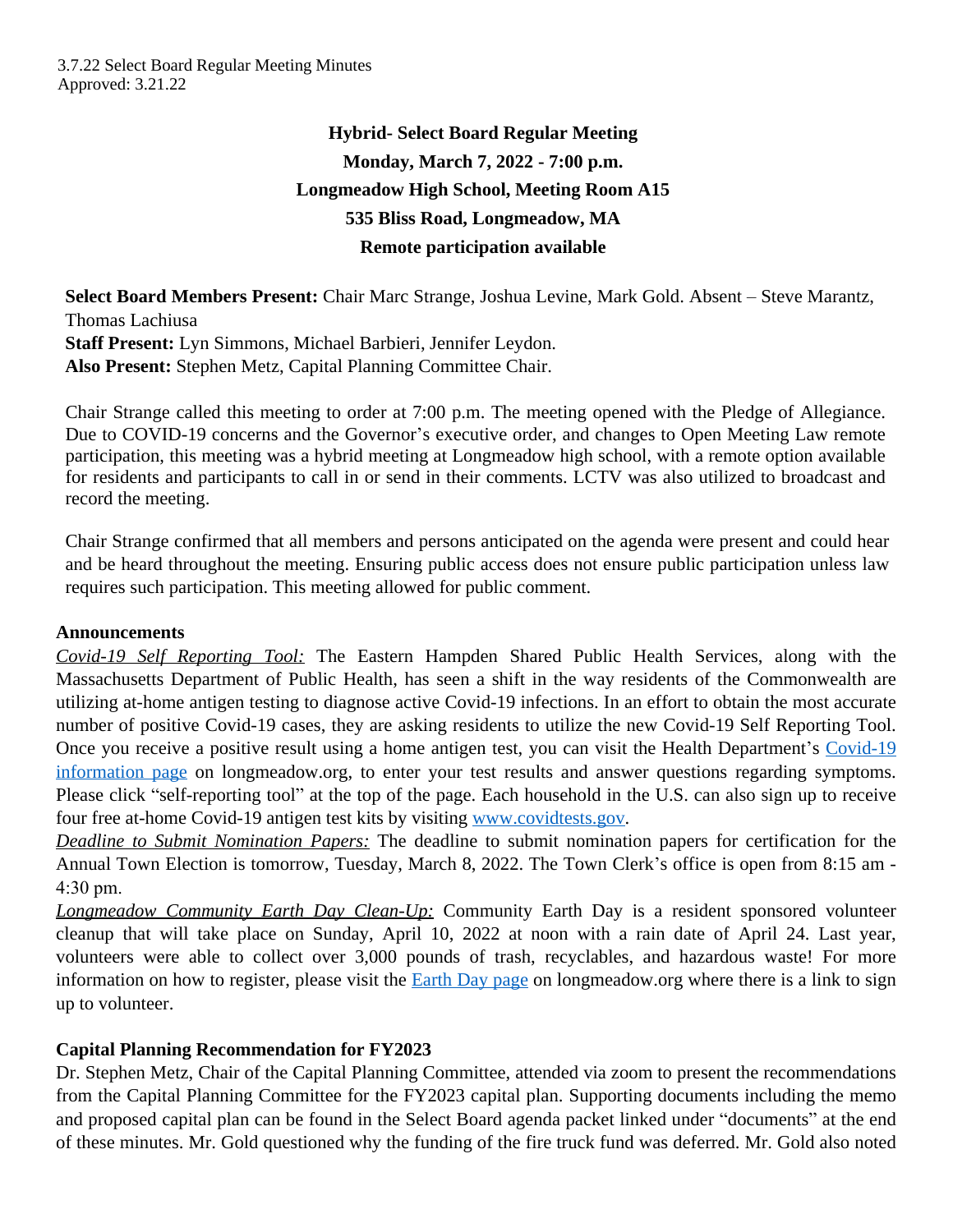that the pavement preservation funding was stiff and could take a bit of reduction with the possibility Chapter 90 funding increasing. Dr. Metz stated that if the Chapter 90 funds increase, it would be the committee's recommendation to devote this to the sidewalks. Dr. Metz described the dilemma that was faced in trying to find ways to accommodate the total decrease in the capital budget and stated it was not an easy decision to conclude the recommendation. The Fire Truck fund is an important item, Dr. Metz agreed, but the committee felt there were other projects that deserved higher priority. Mr. Levine questioned how much money is saved in the fire truck fund and what the total cost is. The last fire truck was several hundred thousand dollars according to Dr. Metz. Ms. Leydon stated that there is currently \$442,584 in the fund currently. Mr. Strange questioned why there is a \$230,000 difference between the Capital Planning Committee's recommendations and the Town Manager's request. Ms. Leydon commented that we updated our revenue projections the 3% was lowered. Mr. Strange also asked if any of these projects were being funded through ARPA. Ms. Simmons noted that the bulk of the Center School window project is through ARPA, as well as cardiac equipment and light towers. Dr. Metz also noted that \$300,000 of funding for the windows at Center School was being funded through community preservation. Mr. Gold also questioned if the flat roof replacement at Center School was eligible for community preservation funding. Ms. Simmons also noted that the Town received notice of \$470,000 in Chapter 90 funding. Mr. Gold questioned if it was reasonable to expect a vendor to be able to do \$700,000 worth of streets that the pavement plan refers to. Ms. Simmons stated that we are going to be delayed, but we will be able to go out to the bid in the winter to get the spring 2023 paving done.

# **Resident Comments**

Kenneth Klopfer, of 140 Deepwoods Drive was present to speak during the resident comment portion of the meeting. Mr. Klopfer stated his opposition of the gas pipeline project and metering facility proposed by Eversource. Mr. Klopfer also expressed his appreciation of other efforts made to oppose the pipeline and uphold safety and other items that are of concern to Longmeadow residents. Mr. Klopfer went on to say that, Massachusetts has chosen a leadership role in the fight against climate change with the commonwealth's 2050 climate roadmap. Mr. Klopfer stated that Eversource's proposal for new fossil fuel infrastructure flies in the face of this legislation designed to reduce carbon emissions. Mr. Klopfer believes that the project will become even less necessary with the climate roadmap legislation coming in the future. Mr. Klopfer also opposes this proposal because the town should not be subjected to any risk for something that is simply not necessary, and for utility bills increasing due to the cost of unneeded construction. Mr. Klopfer applauded the people of Longmeadow who have fought for both for the environment and against the pipeline project in numerous ways, including passing multiple bylaws at previous Town Meetings. Mr. Klopfer thanked the Longmeadow Select Board for their leadership in assessing the true nature of the Eversource proposal.

Curt Freedman, of 24 Ridge Road, was present to speak during the resident comment portion of the meeting. Mr. Freedman stated that as a registered professional engineer in 18 states and certified energy manager, he gave a presentation at the August 2019 Special Town Meeting expressing his concerns for the subject metering station and emphasized the need for natural gas pipeline safety. Mr. Freedman noted that such safety concerns were based on the Lawrence, MA tragedies in September 2018 as well as other experiences in our Country. Mr. Freedman stated that since that meeting, the pipeline awareness group has raised other concerns for the use of natural gas, which are misleading in his belief. Mr. Freedman explained that the use of a working exhaust hood is a well-established best practice to effectively remove fumes. Mr. Freedman stated that we need natural gas to serve our community. Although Mr. Freedman supports the use of heat pumps, the use of electric ranges and electric heat will lead to greater system power demands and higher power costs for everyone, he stated. Mr. Freedman described that since nearly eighty percent of the commonwealth's electricity is generated cleanly by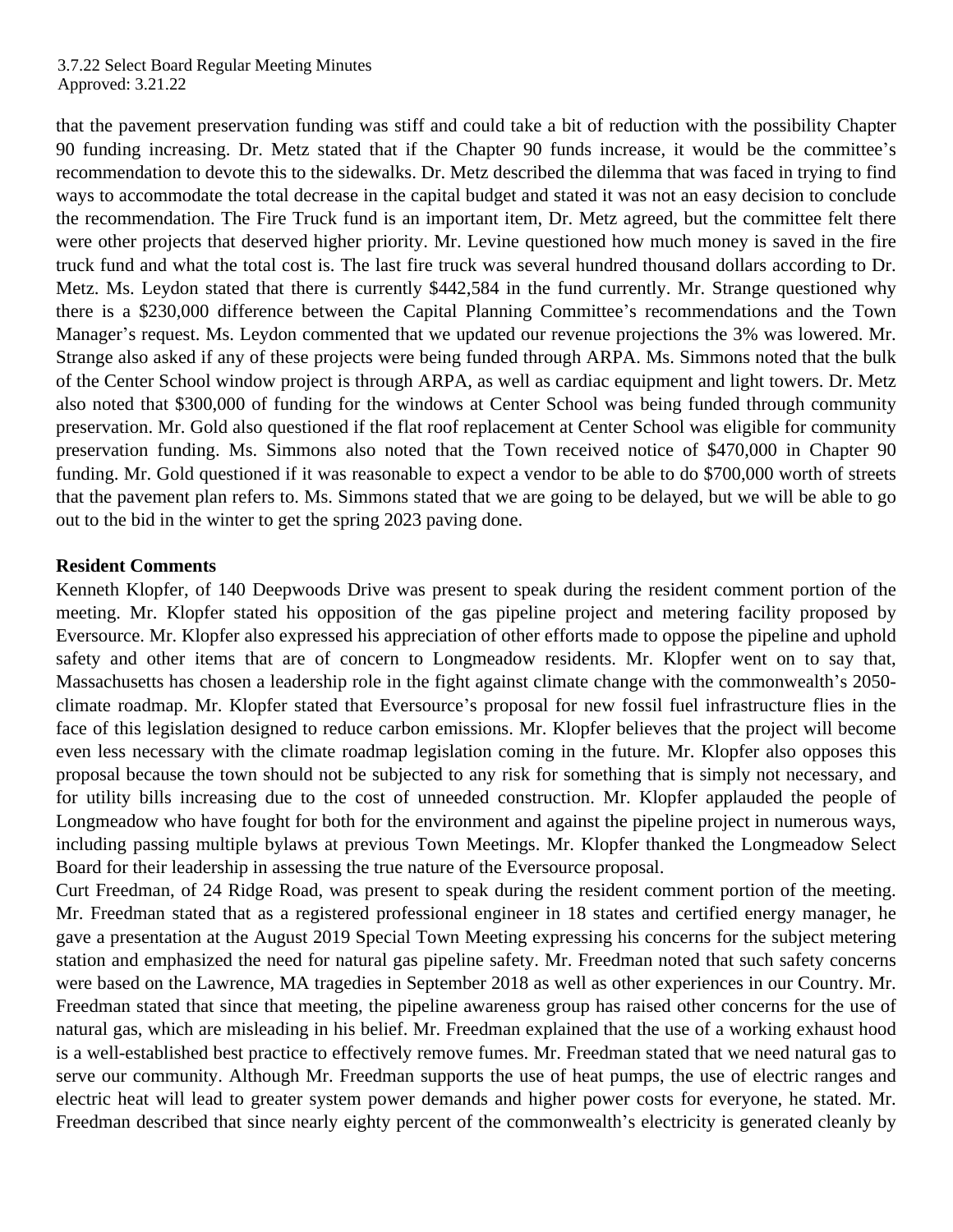natural gas, we need natural gas and natural gas pipelines. Mr. Freedman stated that as a community we should consider our earlier action steps on natural gas to provide for the best interests of Longmeadow and our region. Tom Shea, of 81 Greenmeadow Drive, was present via zoom to speak during the resident comment portion of the meeting. Mr. Shea spoke about Article 12 on the draft annual Town Meeting warrant concerning the Center School window replacements. Mr. Shea stated that the warrant article should be changed to be transparent in what source this project will be funded from between ARPA, Capital Planning, historic preservation, or the restricted fund balance. Mr. Shea explained that people need to know what the money is being spent on and the total cost to the project. Mr. Shea suggested being fully transparent in Article 12 and to look to revise it. Mr. Shea also questioned if a study has been done to estimate the cost to repair, buy new poles to push up the windows, or to buy new windows, and if so that this should be included into the warrant for the public to see. Mr. Shea stated that if you repair the windows, maybe the first phase of the roof replacement could be funded through ARPA. Mr. Shea also suggested looking into grants to fund some of these projects.

# **Select Board Comments**

Mr. Strange commented that tonight would be his last meeting on the Select Board. Mr. Strange accepted a job to become the Town Administrator in Ludlow, and will be resigning from the Select Board effective this Friday, March 11. Mr. Strange stated that he has enjoyed the past three years he has served on the Select Board, and that the team has been great and expects more of the same in the future.

# **Town Manager's Report**

*COVID-19 Update*: As of Thursday, March 3, 2022, there are 24 reported cases. However, there were only 32 PCR tests performed within the last 2 weeks for Longmeadow. At home tests that were not reported to the Board of Health are not reflected in these numbers.

*DEP Air Sensor Grant:* Ms. Simmons was pleased to report that the Town has received a grant for air sensors at seven locations in Town. DPW Facilities Director Nick Georgantas applied for a grant to install air sensors at all school buildings and the DPW. Mass DEP administers the grant program and PurpleAir makes the sensors. The air quality sensors measure fine particle pollution (PM2.5) and produce data that will be displayed on the U.S. Environmental Protection Agency's AirNow Fire and Smoke Map online, along with data from PM2.5 monitoring stations operated by the Massachusetts Department of Environmental Protection (MassDEP). Also, as recipients of the DEP Purple Air Sensors, we have the opportunity to join with a network of other communities to input our data into the Pioneer Valley Healthy Air Network to gain a greater understanding on when and where air quality impacts health and what steps can be taken to avoid and address air pollution across the Pioneer Valley.

*Adult Center*: The Longmeadow Adult Center has won a Bronze Medal for its logo from My Senior Center in the 2022 Logo Contest. My Senior Center is a software company that specializes in software for Adult Centers, Councils on Aging or Senior Centers and is used by more than 1,500 centers across the nation. There were 50 other centers competing. There were gold, silver and bronze levels and four centers were selected for each category.

*Parks & Recreation Summer Positions:* Positions are available to work in the summer camps and lifeguard at both pools. The postings can be found on longmeadow.org. Hourly rates were increased 15% based on the market to attract more candidates to the positions. However, we are off to a very slow start and need more applicants, especially lifeguards, to run the programs that the Longmeadow residents rely on. In an effort to try to train more lifeguards, Longmeadow Parks & Rec has teamed up with East Longmeadow Parks & Rec to offer a lifeguard certification course in April or May.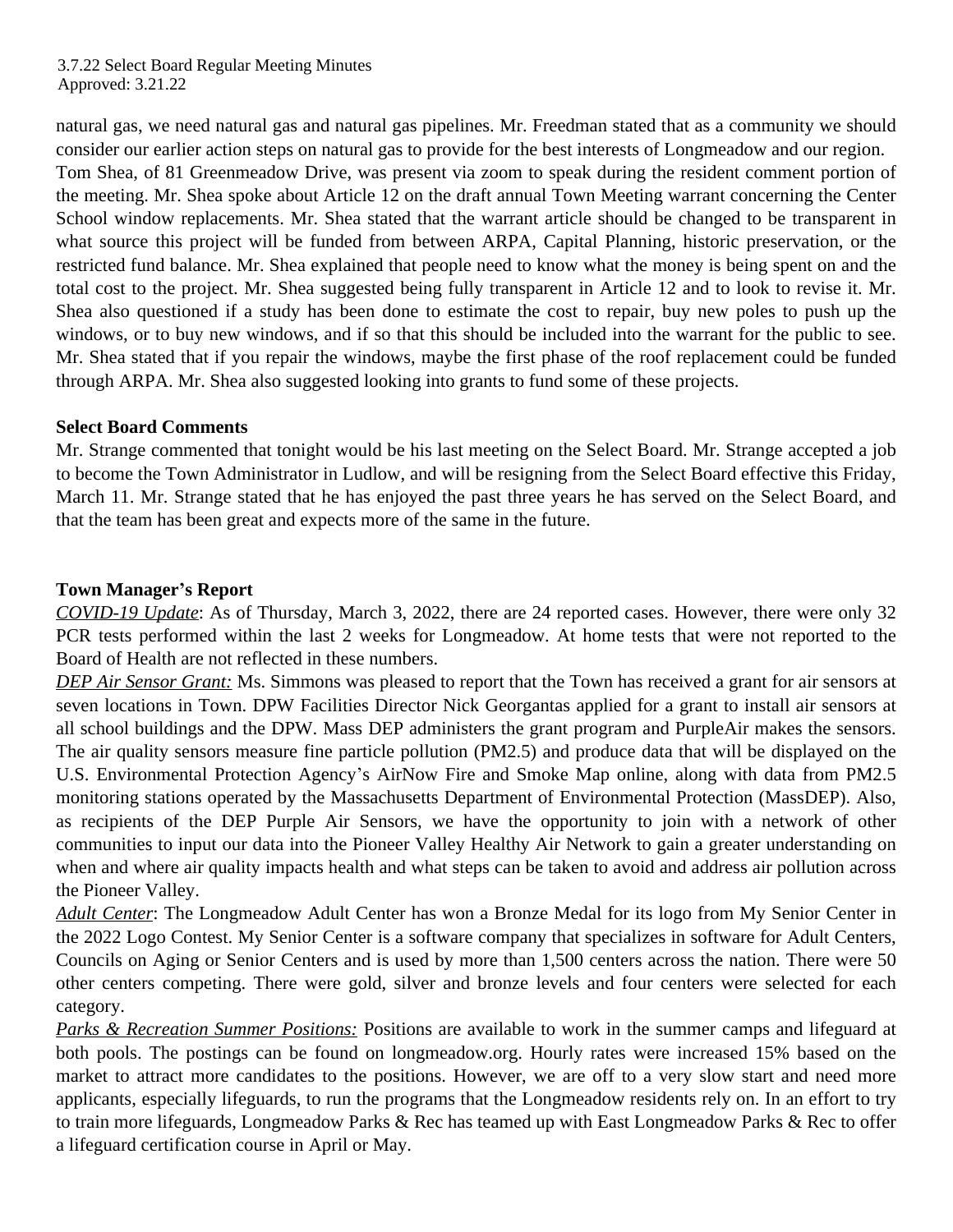*Bliss Road Cell Tower:* Power to the site was completed. AT&T has installed its equipment. They are now waiting on the fiber connection, which could take a few months. Verizon is waiting for equipment and they should be installing soon. The driveway has been paved and once the weather improves, shrubbery will be installed.

*MSBA Statement of Interest Williams and Glenbrook Middle Schools*: The Mass School Building Authority Board of Directors voted to invite Longmeadow into the MSBA's Eligibility Period. During the 270-day Eligibility Period, the District will work with the MSBA to fulfill several requirements including forming a building committee, completing a district enrollment study, and executing an agreement to complete a feasibility study. Upon completion of these requirements, the District would be considered for an invitation into the Feasibility Study phase of the MSBA capital pipeline.

Mr. Gold stated that late last year we were discussing the lack of lifeguards. Mr. Gold questioned as part of the joint program with East Longmeadow, if the Town has considered subsidizing the cost of the lifeguard program in return for people who agreed to come to work as lifeguards. Ms. Simmons stated that she, and Parks and Rec Director, Bari Jarvis, have discussed creative ways to try to attract people to these positions. Mr. Gold also made the comment that he misses the year-end reports on water and sewer usage and trash/recycling volume. Mr. Gold volunteered to be a resource and to help staff generate these reports, similarly, to how they were done in the past. Mr. Gold explained that it is important to receive these reports quarterly to understand the overall usage and volume.

Mr. Levine questioned when the Town would need to have a certain amount of lifeguards by, to know if both pools will be able to open. Ms. Simmons commented that the ideal timeframe would be the middle of May. Mr. Levine questioned if the same problem with staffing lifeguards is occurring again. Ms. Simmons stated that some competitors have raised their rates that has drawn lifeguards elsewhere, but also there is a lack of applicants for many of these positions. Mr. Levine is glad to see the program with East Longmeadow taking place. Mr. Levine also questioned if any resident has reported at-home tests to this point. Ms. Simmons stated that she would ask the Health Dept. and would follow up on this question.

Mr. Gold commented that recruiting lifeguards from the swim teams is generally a great idea and suggested taking this route to be aggressive in recruiting, rather than reactive.

# **Old Business**

A. Approval of Meeting Minutes

*Mr. Gold made the motion to approve the Select Board Regular Meeting Minutes from the February 22, 2022 meeting. Mr. Levine seconded the motion. Approved by a vote of 3-0.*

# **New Business**

A. Town Manager FY2023 Budget Presentation

Please visit [www.longmeadow.org/budget](http://www.longmeadow.org/budget) for relevant documents and presentation slides. To watch the budget presentation and full discussion, please click [here](https://www.youtube.com/watch?v=x-pns7UOIiY&list=PLDEmFQOMKpX7DAn_FmzNHMqZig_vNfa1Q) for the recording  $(00:40 - 1:28)$ .

Town Manager Simmons presented the proposed Fiscal Year 2023 to the Select Board and public. Town Finance Director, Jennifer Leydon, was also present to discuss the proposed budget. Ms. Simmons stated that some of the highlights of the FY2023 budget were that the budget recommendation is balanced, without the use of reserves. The FY2023 budget uses 1.75% of the allowable 2.5% property tax increase under Proposition 2 1/2, and held to the same percentage used in FY2022. Ms. Simmons also highlighted that the FY2023 budget funds the FY2023 Capital Plan recommendations. The FY2023 budget also funds the recommended changes in the DPW organizational structure as outlined in the Collins Center report, according to Ms. Simmons. Ms. Simmons went on to present the recommended Fy2023 budget. Ms. Simmons commented that the Finance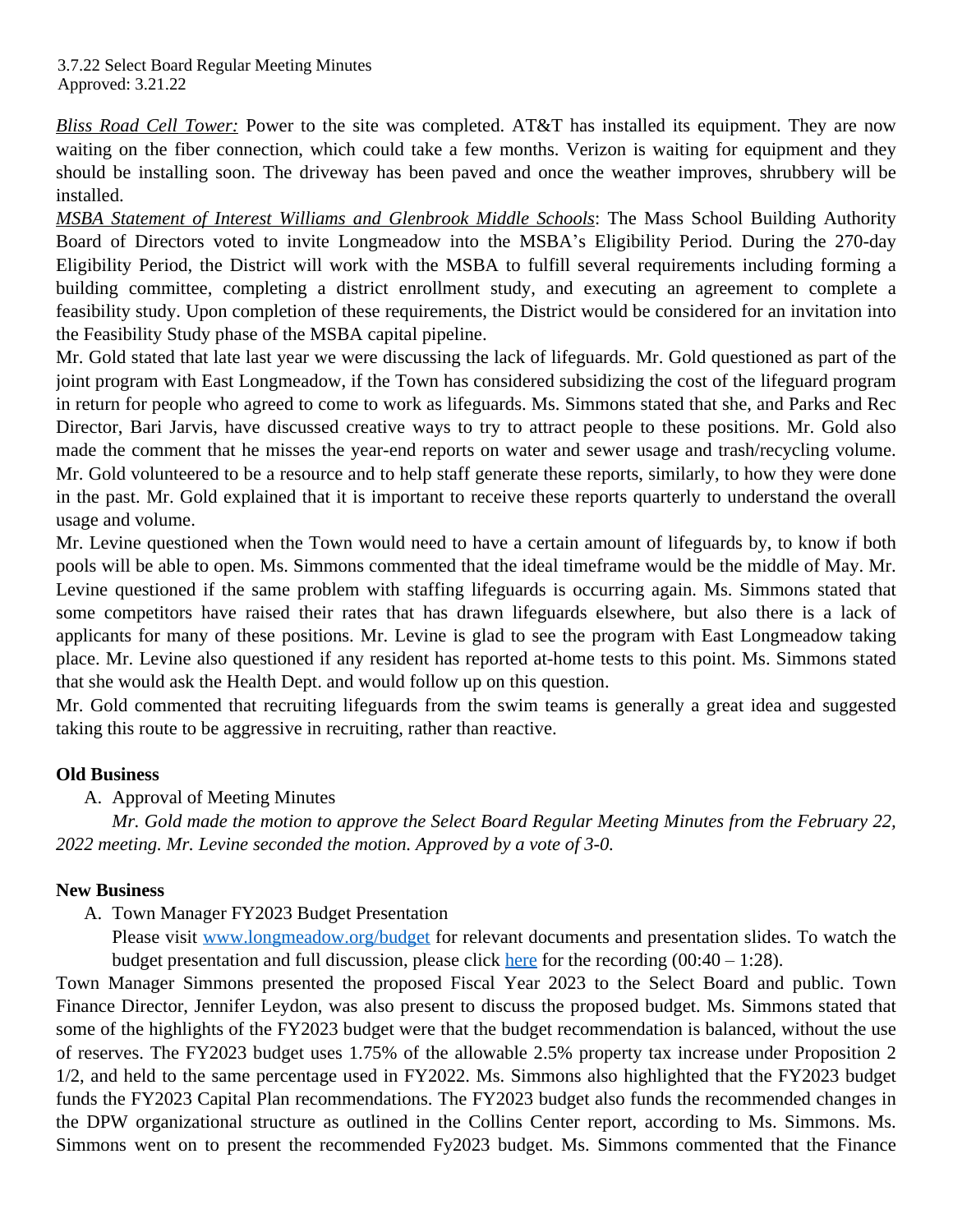Committee would be meeting on March 14, 2022 @ 7 pm via zoom to discuss the budget. The Select Board and Finance Committee will also hold a public hearing on the budget on a date to be determined. The presentation slides and full recording of the presentation are linked above. After the presentation concluded, the Select Board were able to ask questions concerning the proposed FY2023 budget. Mr. Gold thanked Ms. Simmons for this presentation. Mr. Gold commented about the reserves. Mr. Gold stated that the write-up pointed out that the Select Board's policy is for the reserves to be in the five to ten percent range of the general fund, and our current reserves are \$8.54 million or 10.75% of the general fund operating revenue. Since this is above the target range, Mr. Gold questioned if there might be an opportunity to use some free cash in the coming year, instead of pouring it back into the general fund. Mr. Gold also stated that he could not find in the budget how we were accounting for revenue from other communities that reimburse their share of regional health care costs. Ms. Simmons stated that there would be a line item for this revenue in the future. Ms. Simmons went on to say that, the state grant right now is covering this next fiscal year. Ms. Leydon stated that we do not have a line item currently for state grant revenue. Mr. Gold stated that seeing this in the line item would help us identify the benefits of the Eastern Hampden Shared Health Services to some degree. Mr. Gold also commented that it was noted in general government, that we are again going to be using a consultant in lieu of the Assessor's Office. Mr. Gold stated that in the past, we have found that having a local Assessor or an Assistant Assessor working for the Town is beneficial to the residents. Mr. Gold commented on the legal budget, and suggested splitting the legal budget into two or three legal components that the Town uses. For example, general government support, personnel, etc. Mr. Gold stated that if we split this up, people in Town will have a better chance to see it, and we could see where we are exceeding the budget. Mr. Gold also spoke about Community Services. Mr. Gold commented that he was not convinced that our daycare budget was revenue neutral, as we do not see occupancy, rent, and electricity costs associated. Mr. Gold stated that providing daycare is a nice service that we give to our residents, but it is not a core function of the community government in his opinion. To the extent that we can offer the service and break even on it, that is great, but if we are not making money on it and we are subsidizing it, we need to know about it and act accordingly, Mr. Gold stated. Mr. Gold also commented on the item of pension and benefits and wanted to keep in mind that our retirement costs are going up, partially due to having more employees, but also the net return after expenses for the retirement system is high. Mr. Gold also questioned if the Library Board of Trustees looked at the Library budget and approved it. Mr. Gold suggested a adding a footnote to the budget stating that the Library board approved this budget to stay consistent with the MOU agreement. Mr. Gold also commented that our sewer retained earnings fund is very high. Last year, the Town tried to use it to adjust sewer funds, Mr. Gold noted, and the Finance Committee opposed at Town Meeting using one-time funds for ongoing costs. Mr. Gold explained that sewer and sewer enterprise funds is not the same as tax revenue. Mr. Gold commented that we need to work with the Finance Committee to use this money to give back to the ratepayers. Going by line items, Mr. Gold questioned if this year was a two or three vehicle year for the Police Dept. Ms. Leydon responded by stating it was two vehicle year. Mr. Gold stated that in the past we have looked at what our Police vehicle fleet has looked like. Ms. Simmons commented that the Town also has a green communities grant for \$5,000 if we choose to buy a hybrid vehicle. Mr. Gold also commented that in the Forestry line item, tree planting is lower than it should be in his opinion. Mr. Gold questioned if this is a number that the acting tree warden is comfortable with or if they have reviewed it. Ms. Simmons commented that we do not currently have a tree warden; we now have a deputy tree warden who is a staff person in the grounds department, and our tree crew is very small currently. Mr. Gold asked where and how we are looking at the increase in building maintenance. Ms. Simmons stated that this number is what we could afford to absorb this year, and that it is taking into account the additional maintenance that we are going to need to take on at the DPW and Adult Center once the contracts and warranties expire after the first year of operation. Ms. Leydon also commented that we reduced this number by \$25,000 from previous year. Mr. Gold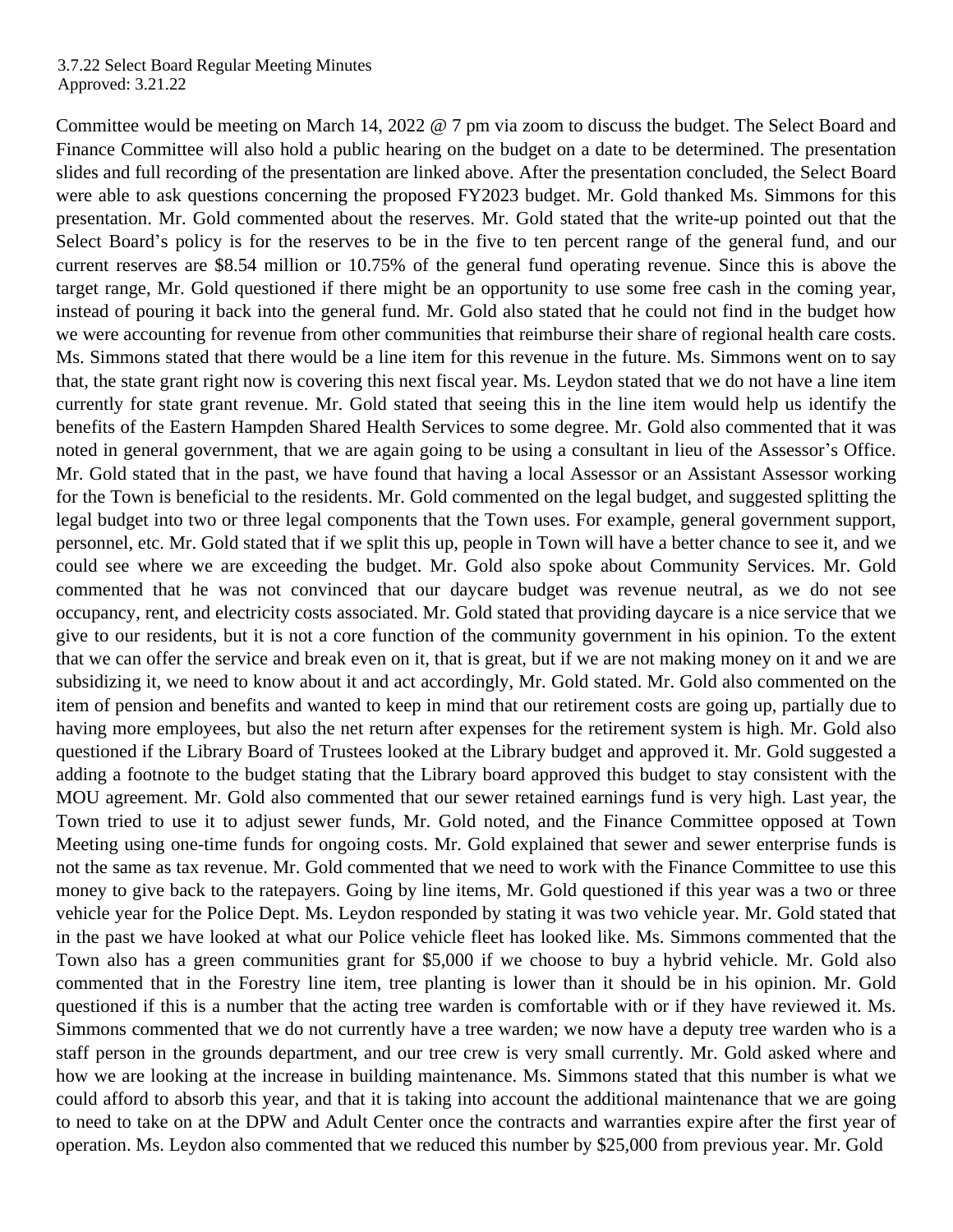also commented on vehicle maintenance at the new DPW. Mr. Gold suggested breaking down how much we have spent on repairs previously, to show the new savings from doing repairs in house. Mr. Levine questioned why we do not pass on the advertising costs for the ZBA appeals to the applicant. Ms. Leydon stated that we are doing so and our revenue has increased slightly as well. Mr. Strange questioned if the 24 million in OPEB liability is active or potential. Mr. Gold commented that this number varies from year to year based on interest rates, life expectancies, and retirement dates. Mr. Gold stated that the sooner it is fully funded, the sooner we could start cutting back on our annual payment. A discussion then ensued about putting additionally money into the OPEB fund, possibly with an article at the upcoming Town Meeting Ms. Simmons also pointed out that to meet the 1.75% in the budget, the FY2023 budget is underfunding the School Committee's adopted budget by \$200,000. Mr. Gold also discussed the next steps with the capital recommendations. Ms. Simmons stated that the board is scheduled to vote on the capital plan and the budget on March 21. Mr. Gold suggested putting money in the capital plan towards the fire truck fund. Ms. Leydon also recommended doing so.

B. Annual Town Meeting Draft Warrant Review

The Select Board reviewed a draft warrant for the Annual Town Meeting. A final copy will be voted on at the March 21 meeting. Ms. Simmons stated that a bulk of the articles currently are from Community Preservation, and the last one is the water conservation bylaw that was reviewed at the last Select Board meeting. Mr. Gold spoke on the water conservation article. Mr. Gold suggested putting out information to the public explaining this article. Mr. Gold stated that he was surprised by a few of the Community Preservation Articles. One was the article funding the skate park project at Bliss Park. Mr. Gold also mentioned the article funding the Center School Window replacements. The skatepark article also surprised Mr. Levine. Mr. Levine questioned if there would be supplemental information showing the plan in terms of the skate park article, and if the language in these preservation articles could be revised. Ms. Simmons stated that if the Community Preservation Committee adopted it, it does in fact have to go through on the warrant. Ms. Simmons will check on whether or not the actual language of the article could be amended. Ms. Simmons also noted that there is a possibility additional articles will be added to the warrant by the next meeting. Ms. Simmons also mentioned the plan for the general code e-code project to come forward at the fall town meeting later in the year.

### C. Recovery of HCRRB losses

Mr. Gold stated that it was discovered that the Hampden County Retirement Board holds directors and officers insurance. The question is does the Town of Longmeadow want to consult through a town attorney who represents multiple towns to prepare a letter to the insurance company, identifying the losses due to malfeasances and or illegal actions. The amount of money potentially eligible for recovery is \$750,000 for the 2014-2017 period. If this were done in violation with state policies and laws, it would be subject for recovery through the directors and officers insurance. Mr. Gold mentioned that our cost at the retirement board has gone up eleven percent. After their expenses, the net return of the HCRRB is somewhere in the 4-5 percent range, because their expenses are high, according to Mr. Gold. Mr. Gold noted that we now have an understanding after the audit as to why their expenses are so high. Mr. Gold believes that it is appropriate to pursue legal relief coming back to the cities and Towns. Mr. Gold discussed the possibility of 30-40 thousand dollars coming back to the Town of Longmeadow. Mr. Gold stated that last week PERAC came out with their assessment of the percentage funding of retirement plans of the 105 pension plans throughout the commonwealth. Mr. Gold stated that the Hampden County Retirement Board is 96 on this list. Mr. Levine questioned if we are the policyholder. Mr. Gold stated that the HCRRB is the policyholder and the Town of Longmeadow would be the aggrieved. Mr. Gold also discussed that this week legislation was filed in the state for reorganization of the Hampden County Regional Retirement Board. Mr. Gold went on to say that, the legislation sets the board at seven people with overlapping terms, and that representation is based on the members communities. Mr. Gold believes that this would set up a HCRRB that is consistent with best practices for boards, and will the communities more of a